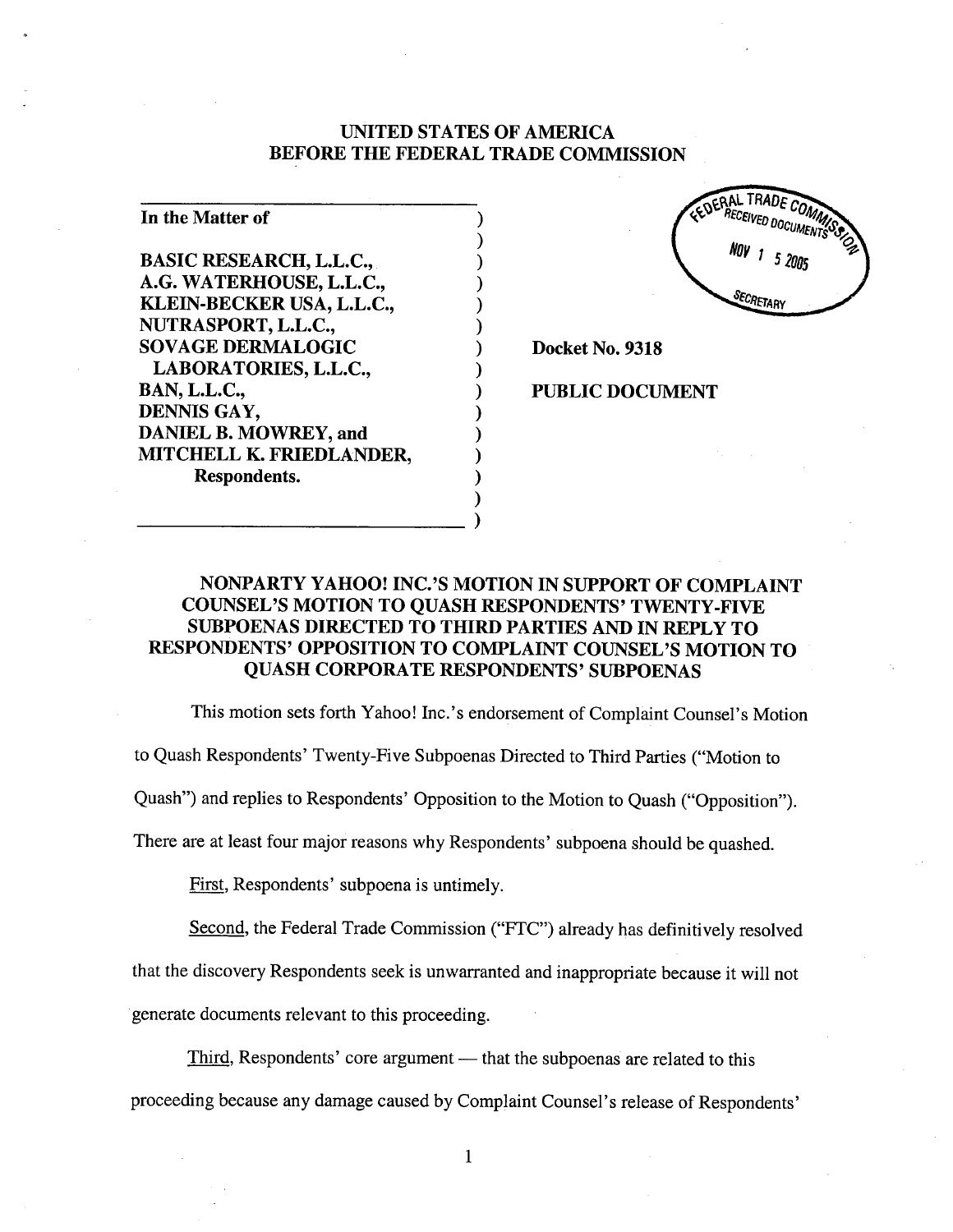confidential information "must be weighed against a liability determination, if any, by the hearing officer" in this proceeding (Opposition at  $2$ )  $-$  is meritless. Respondents' liabilty for alleged FTC Act violations cannot turn on conduct by the FTC in this proceeding. Moreover, to the extent that Respondents argue that the discovery sought is relevant because they will use it to seek to offset damages that the FTC could obtain for consumers, that argument must fail for two reasons. First, because the FTC may only obtain injunctive rather than economic relief in this proceeding,  $\mu$  there would be nothing to offset. Furthermore, any attempt by Respondents to offset damages with its own asserted economic injury would essentially amount to a counterclaim for damages against the United States Government. An FTC judicial proceeding simply is not the proper forum for Respondents to seek remedies from the United States Government.

Fourth, the subpoena should be quashed because it is overly broad and unduly burdensome, such that it improperly infringes on Yahoo! Inc.'s First Amendment right to receive information and may implicate obligations under the Electronic Communications Privacy Act and other privacy protections.

#### I. Factual Background

On June 16,2004, the FTC filed an administrative complaint alleging that Respondents' advertisements violated the FTC Act by making unsubstantiated claims for fat and weight loss gels and supplements. The Chief Administrative Law Judge Stephen J. McGuire ("ALJ") issued a Protective Order Governing Discovery Material ("Protective Order") on August 11,2004. Notwithstanding the Protective Order, the FTC posted on

 $1/2$  The FTC must file a subsequent action in a United States district court to obtain monetary redress for consumers. See 15 U.S.C. § 57b.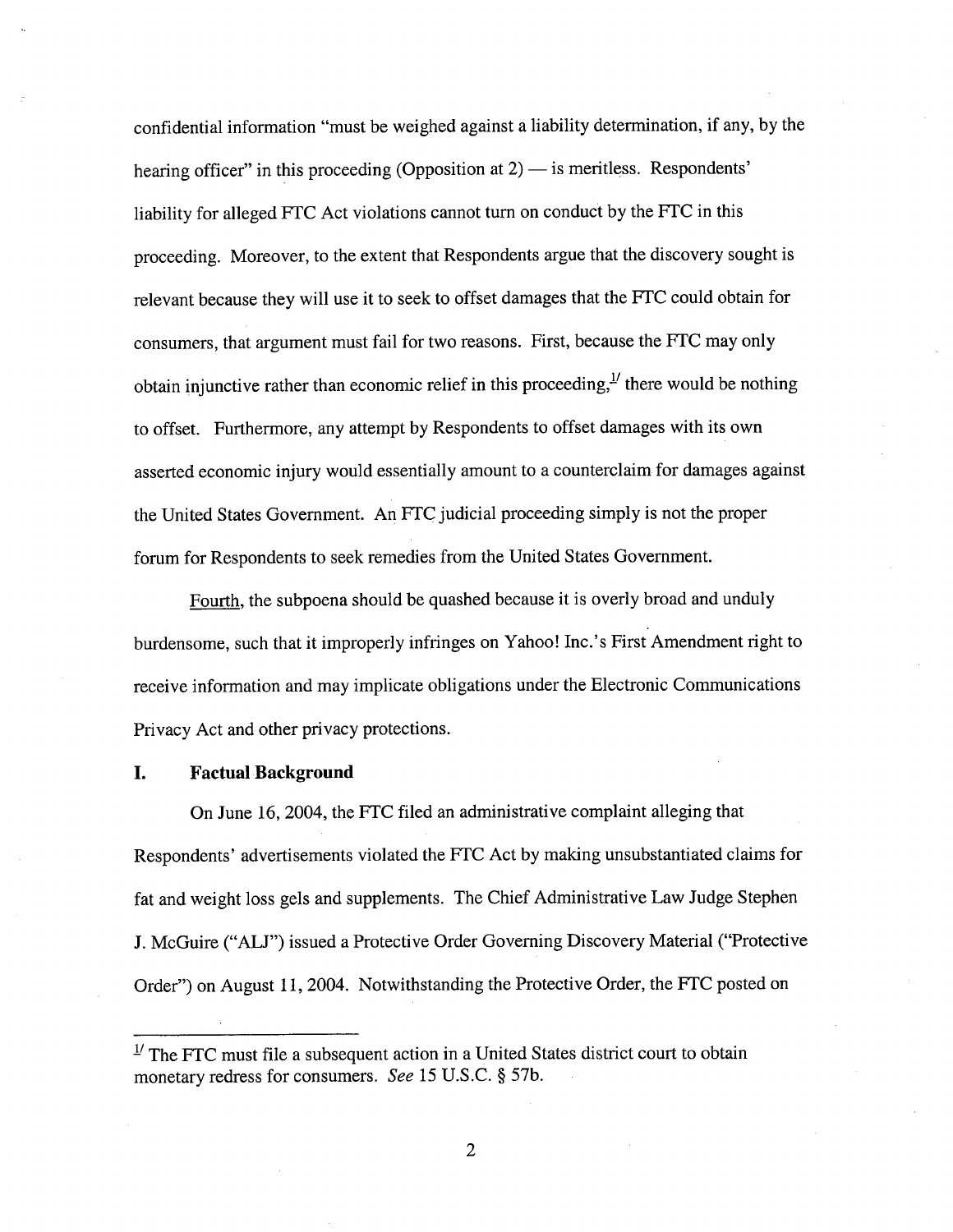its public website Exhibit R accompanying Complaint Counsel's December 6, 2004, Motion to CompeL. Additionally, on February 15,2005, the FTC posted on its website five exhibits (Exs. 11, 15,36,42, and 45) accompanying Complaint Counsel's January 31, 2005 Motion for Partial Summary Decision. Two days later, the FTC removed all of these documents from the website. (Federal Trade Commission Order (June 17,2005) ("6/17/05 Order") at 2.)

Respondents filed three procedural motions relating to the disclosure of these exhibits. The AU issued an order certifying each motion to the FTC and concluding that Complaint Counsel had violated FTC Rule  $4.2(c)(3)$  by e-mailing nonpublic filings and had violated the Protective Order by posting certain exhibits on the FTC website. $2^{\prime}$ (6/17/05 Order at 4.) On June 17, 2005, the Commission issued an order disposing of Respondents' motions that definitively resolved the discovery issues that Respondents are attempting to relitigate by issuing subpoenas to nonparies.

The following is a discussion of each of Respondents' procedural motions:

(1) Respondents' Motion for Leave to Take Discovery Regarding Complaint Counsel's Violation of the Protective Order (March 8, 2005) ("Discovery Motion")

The Commission denied Respondents' motion for additional discovery regarding the violation of the Protective Order because the discovery sought — precisely the  $discovery$  Respondents now seek from nonparties  $-$  is irrelevant to the underlying litigation. As the Commission held, under FTC Rules governing this kind of adjudicatory proceeding, discovery is expressly "limited to matters that are relevant to the allegations

 $2^{7}$  The ALJ concluded that five out of the six exhibits that had been emailed appeared to contain information that warranted in camera treatment.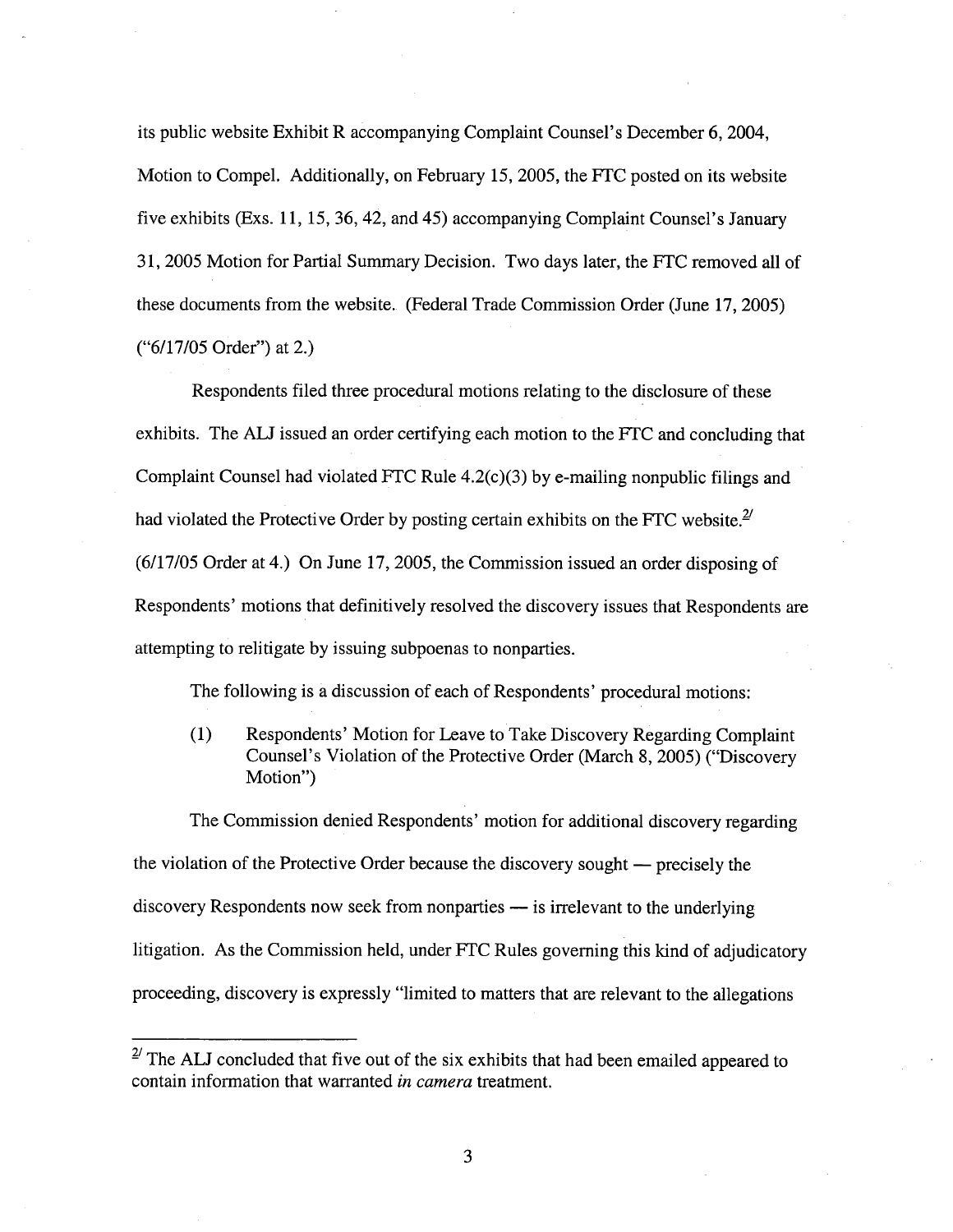of the Commission's complaint, to the relief proposed therein, or to the Respondents' defenses, none of which is at issue in this discovery motion." (6/17/05 Order at 8.) The Commission's ruling applies with full force to the subpoena issued to Yahoo! Inc. because this subpoena seeks information about the same events — the publication of Respondents' exhibits on the FTC website — that the Commission has deemed irrelevant to the instant litigation, and therefore outside the scope of discovery.

(2) Respondents' Motion for Order to Show Cause Why Complaint Counsel Should Not Be Held in Contempt (March 8, 2005)

The Commission concluded that Complaint Counsel violated Rule 4.2(c)(3), which prohibits the FTC from filing confidential exhibits by email, and that this violation waranted a remedy. However, it rejected Respondents' request to dismiss the Commission's complaint because Respondents did not allege or demonstrate how the publication of the exhibits on the FTC's website prejudiced any substantive claims or defenses they might assert in this litigation. Instead, the Commission imposed a requirement that, "for the remainder of the present proceeding, all future public filngs by Complaint Counsel under Rule 4.2(c)(3) be reviewed and certified by the Associate Director for the Division of Enforcement, Bureau of Consumer Protection, to ensure that such public fiings have been properly redacted, and that they contain no unredacted material that would violate the Rule." (6/17/05 Order at 6.)

(3) Respondents' Emergency Motion Requiring the Commission to Provide Respondents With Electronic Files Showing Who Accessed Respondents' Confidential Information While It Was on the Commission's Website (February 18, 2005)

The Commission granted this motion in part, and denied it in part. The Commission denied Respondents' request for specific Internet Protocol (IP) addresses or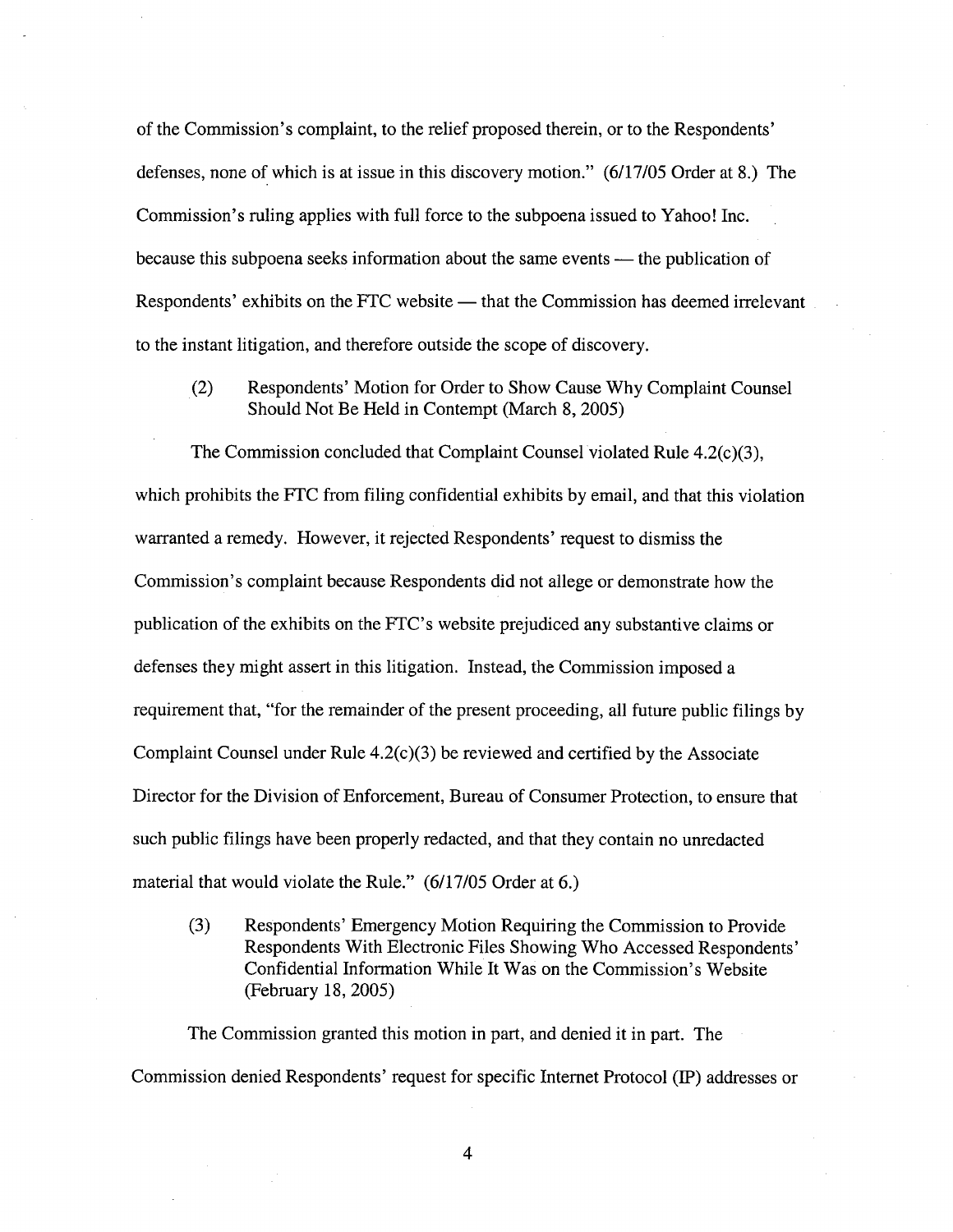other information that would personally identify specific individuals because such a disclosure would violate the Privacy Act of 1974. Rather, the Commission granted "Respondents access to aggregate Web log data that reveal the Web domains from which requests to the exhibits in question were received. Disclosure of this information provides Respondents with information regarding the extent of the disclosures and may allow the Respondents to contact these domains to determine to what extent the domain operators themselves, or users of these domains, may have retrieved, stored, used, shared, or disclosed exhibits from the FTC's servers." (6/17/05 Order at 7.) The Commission states that the data would allow Respondents to "determine if those domains might assist in identifying, retrieving, or destroying any copies of the exhibits that may have been retained by users of those domains or by the domain operators themselves." (6/17/05 Order at 7-8.)

The Commission's Order does not suggest or authorize the use of FTC subpoenas to demand information from third parties. At most, it arguably "allows" Respondents to conduct research under their own auspices - and not to use the coercive power of an FTC subpoena to impose burdens on nonparties with no connection to the underlying proceeding. The Order contemplates that Respondents may use information they obtain from the FTC to "contact" the identified domains to inquire whether the domains might voluntarily provide any relevant information they may possess. Use of the term "contact" clearly refers to an out-of-court, self-help process that would facilitate Respondents' efforts to assess the potential harm and mitigate any potential resulting economic impact; it does not imply the right to seek discovery or otherwise use governmental power to compel nonparties.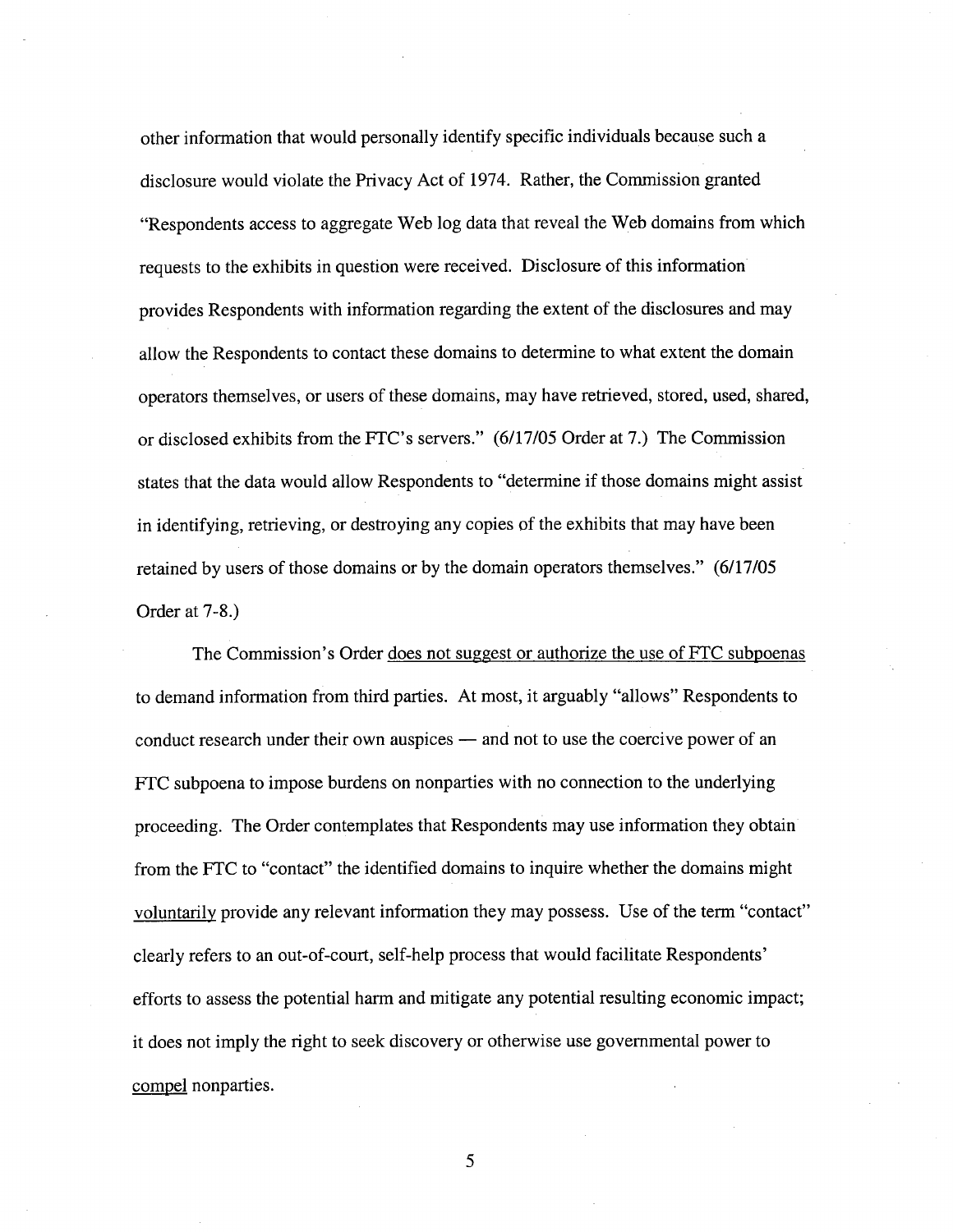In accordance with the Commission's June 17,2005 Order, on June 27, 2005, the FTC sent to Respondents redacted FTC website server logs for the exhibits that had been improperly emailed or posted, including Exhibits 11, 15,36,42, and 45 accompanying Complaint Counsel's January 31, 2005, Motion For Parial Summary Decision, and Exhibits Q-W accompanying Complaint Counsel's December 6, 2004, Motion to Compel. The FTC's logs list inktomisearch.com $^{3/2}$  as a web domain operator that received requests for Exhibits Q-W, 11, 15,36,42, and 45.

On October 14, 2005—approximately three and a half months after receiving this information-Respondents issued a subpoena duces tecum to Yahoo! Inc. and twentyfour other nonparies who appeared on the FTC server logs. This subpoena demands seven broad categories of documents, including "(a)ll documents relating to your company's access to the U.S. Federal Trade Commission's website," as well as "all information maintained in your company's databases relating in any way to" Exhibits Q-W, 11, 15,36, and 42.

The rulings on Respondents' prior motions make clear that these subpoenas wil not lead to relevant evidence, that Respondents' have already been granted all appropriate related sanctions, and that no further discovery within this proceeding is appropriate or warranted.

#### II. Yahoo! Inc. Endorses Complaint Counsel's Motion to Quash.

Yahoo! Inc. supports Complaint Counsel's Motion to Quash, and its specific arguments that Respondents' subpoenas are untimely, irrelevant, overbroad and

 $\frac{3}{2}$  Inktomi, the company related to inktomisearch.com, is owned by Yahoo! Inc. Among other things, Inktomi provides search functions for Yahoo! Inc.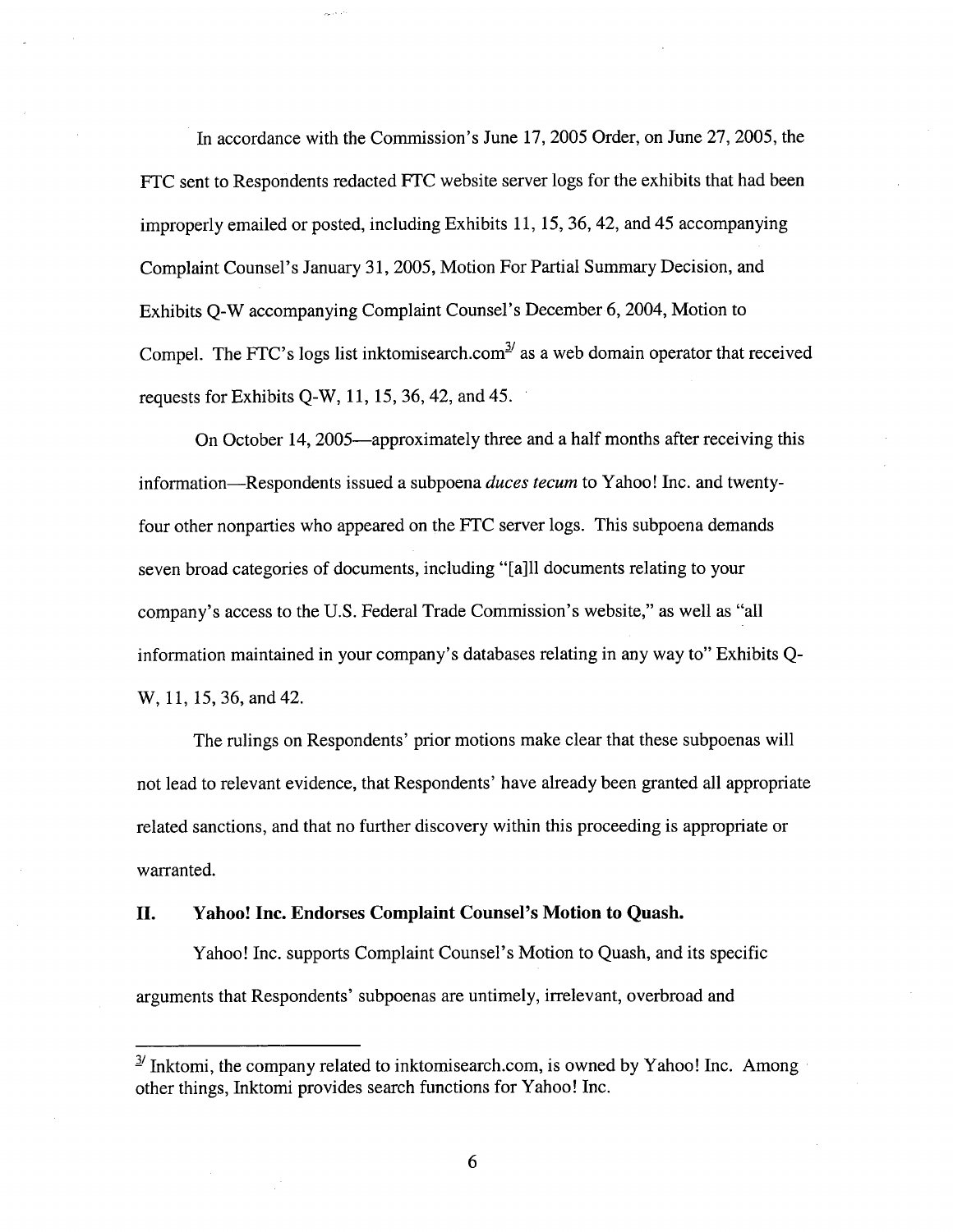improper. $\frac{4}{3}$ 

#### A. The Subpoena Received by Yahoo! Inc. is Untimely.

This Court's Scheduling Order imposed a November 8, 2004 deadline for issuing subpoenas duces tecum. Respondents' argument that this deadline should be extended because the FTC published the relevant documents on its website after this date does not advance their cause. Respondents' only option under the Rules would be to petition the AU to amend the Scheduling Order and reopen discovery. But that route, though procedurally proper, was closed to Respondents when the Commission denied Respondents' Motion for Leave to Take Discovery Regarding Complaint Counsel's Violation of the Protective Order. Respondents cannot circumvent the Commission's prior determination that additional discovery on this issue is unwaranted; nor should Respondents' violation of the Scheduling Order be permtted.

### B. The Discovery Sought by Respondents Is Irrelevant to This Proceeding, as the FTC Has Determined.

The FTC's Complaint alleges that Respondents violated the FTC Act's prohibition against false and misleading advertising. In their Opposition to the Motion to Quash, Respondents argue that the information sought in the subpoenas is relevant to the litigation because any liabilty finding should be offset by the injury incurred as a result

 $\frac{4}{1}$  Respondents argue that the FTC lacks authority to file a motion to quash a third party subpoena because Rule of Practice 3.34(c) states: "Any motion by the subject of a subpoena to limit or quash the subpoena shall be filed within the earlier of ten (10) days after service thereof or the time for compliance therewith." In a previous order in this case, dated December 9,2004, however, the AU ruled on Complaint Counsel's motion to deny discovery demanded in twenty-two separate subpoenas sent to non-parties. The ALJ reasoned that, in the interest of judicial efficiency, it was appropriate to rule on the FTC's motion, rather than requiring twenty-two separate motions from the third paries. Based on the same judicial efficiency rationale, the AU should rule on and grant Complaint Counsel's Motion to Quash. (December 9, 2004 Order at 5.)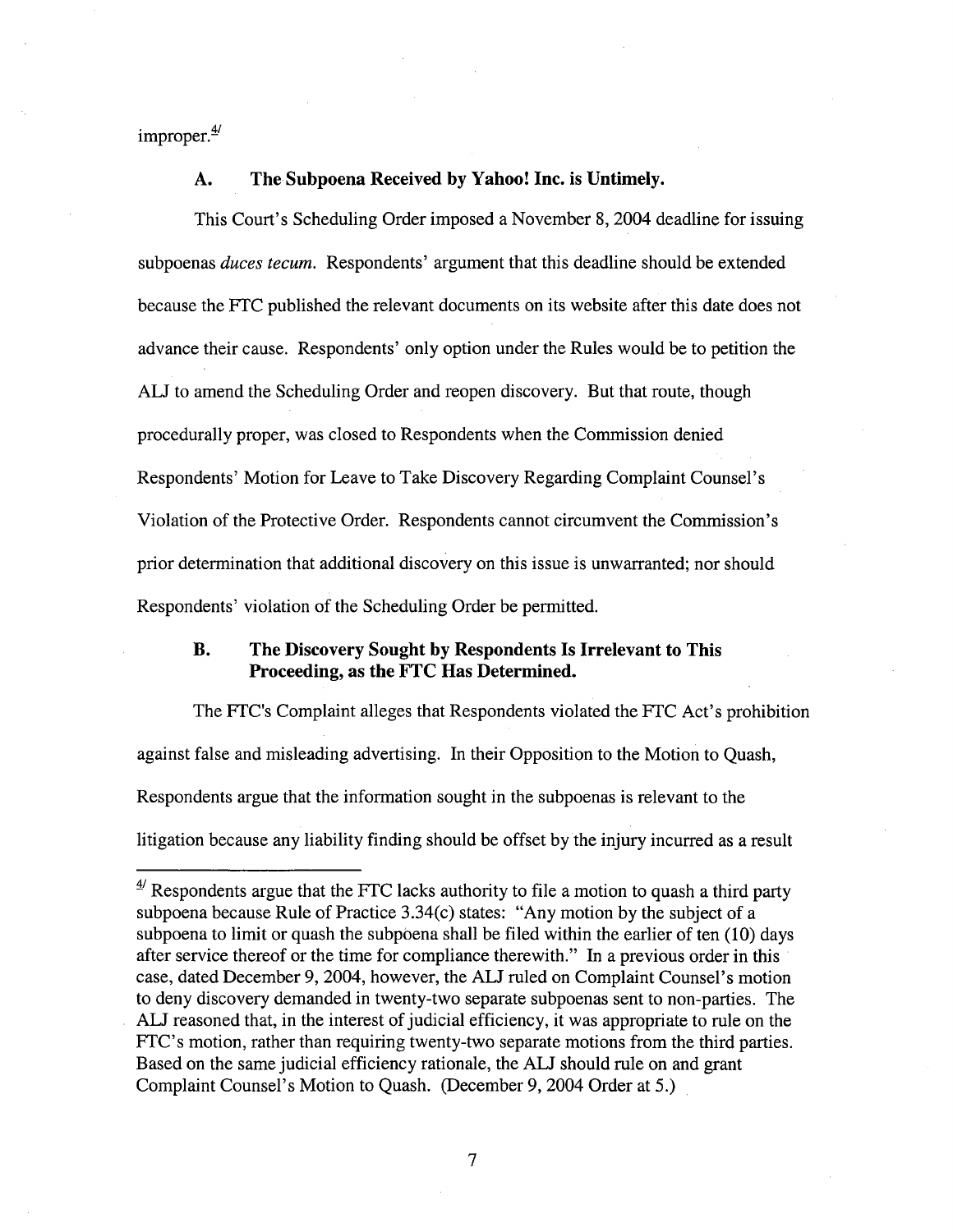of the FTC's disclosure of their confidential information in violation of the Protective Order Governing Discovery MateriaL. At most, however, the discovery might have an impact on economic remedies  $-$  something the FTC cannot recover in this administrative proceeding but must instead seek in a separate action in United States district court.<sup>5/</sup> Accordingly, the pending discovery request should also be quashed as irrelevant to the current proceeding.

Respondents specifically allege that the "FTC is liable for the trade secret disclosure-a deprivation of property without due process of law, a tort recognizable under the Federal Tort Claims Act, 28 U.S.C. § 2674 et seq., and a crime punishable under federal law, 18 U.S.C. § 1905." (Opposition at 7) Yet, Respondents fail to provide any support for their conclusory assertion that the FTC has authority to offset a liability or damages ruling in such a manner; nor could they.

Respondents' argument, if asserted in this proceeding, would effectively constitute a counterclaim for damages against the FTC under the Federal Tort Claims Act.<sup> $\Phi$ </sup> However, the FTC lacks authority to resolve economic damages claims against the United States Government. To the extent that such claims are appropriate and viable through a requisite waiver of sovereign immunity, they should be fied separately in another forum with appropriate jurisdiction.

Moreover, any remedies ultimately awarded based on Respondents' alleged conduct, would be on behalf of consumers. Respondents have not asserted any

 $^{5/}$  See 15 U.S.C. § 57b.

 $\frac{Q'}{P}$  Needless to say, Respondents' assertion that the FTC has engaged in criminal conduct could only be addressed in the context of charges brought by the United States Department of Justice.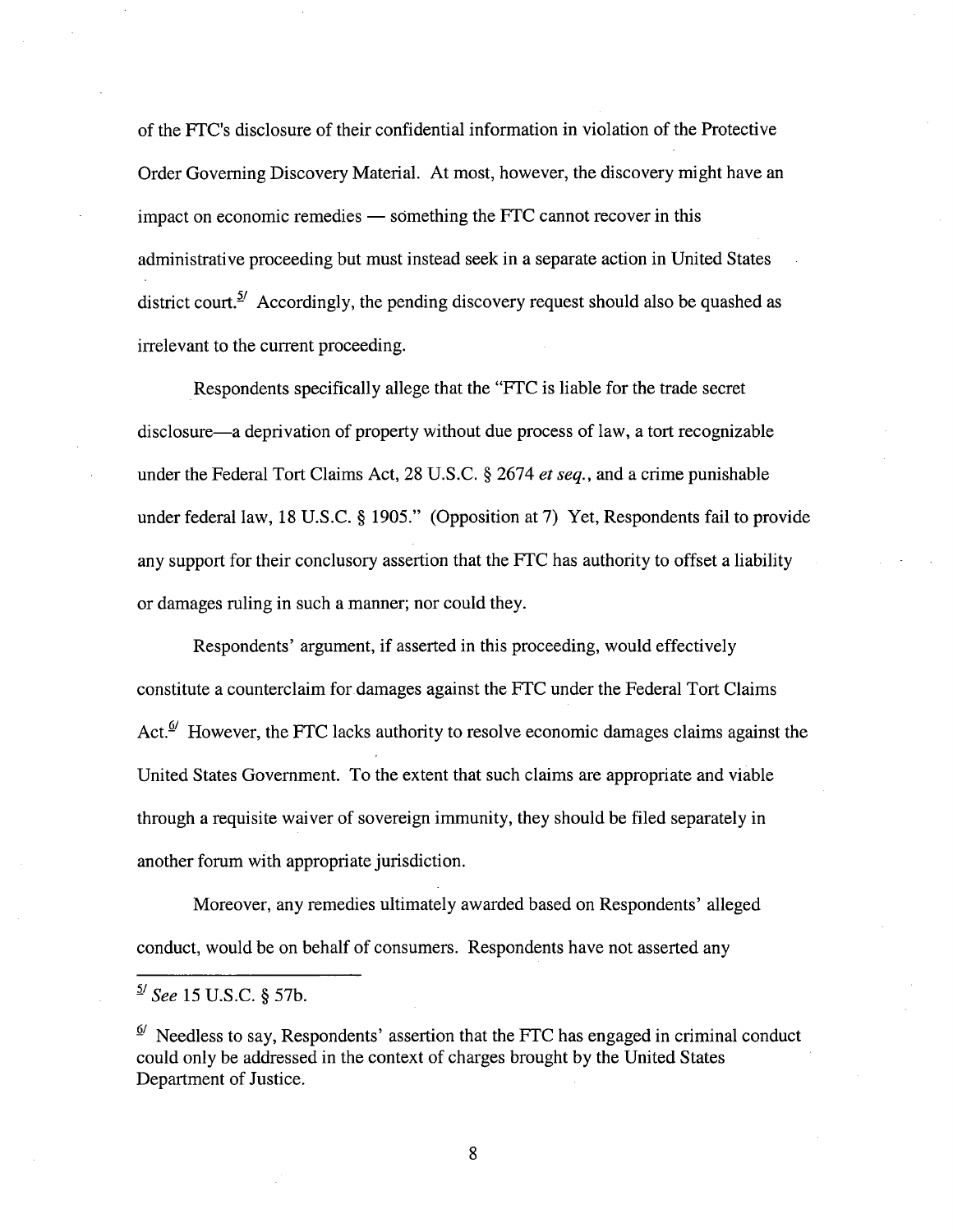compellng justification for offsetting such a public remedy based upon subsequent governmental action that allegedly injured Respondents. Injured consumers should receive full redress in this proceeding. Respondents are free in another proceeding before a tribunal with jurisdiction to seek recovery of any injury they may have suffered.

Finally, the Commission already ruled on the question of the relevance of the information sought in the pending subpoenas by denying Respondents' Motion for Leave to Take Discovery Regarding Complaint Counsel's Violation of the Protecti ve Order because, "[d]iscovery in Commission adjudicatory proceedings under Part 3 of the Commission's Rules is limited to matters that are relevant to the allegations of the Commission's complaint, to the relief proposed therein, or to the Respondents' defenses, none of which is at issue in this discovery motion." (6/17/05 Order at 8.)

## c. The Subpoena Received by Yahoo! Inc. is Overbroad and Unduly Burdensome.

Each of the seven demands set forth in the subpoena is overbroad and imposes undue burdens on Yahoo! Inc.

The first four categories of documents requested by the subpoena seek documents that are not even related to the paricular exhibits that were the subject of the Protective Order violation. For example, Respondents demand all documents relating to Yahoo! Inc.'s access to the entire FTC website and all documents identifying employees, officers, directors, contractors, and/or other agents (collectively "users") who accessed that website. These demands fail to specify a relevant date or subject matter; nor do they have any relation to the issues at stake. It appears that the relevant exhibits that were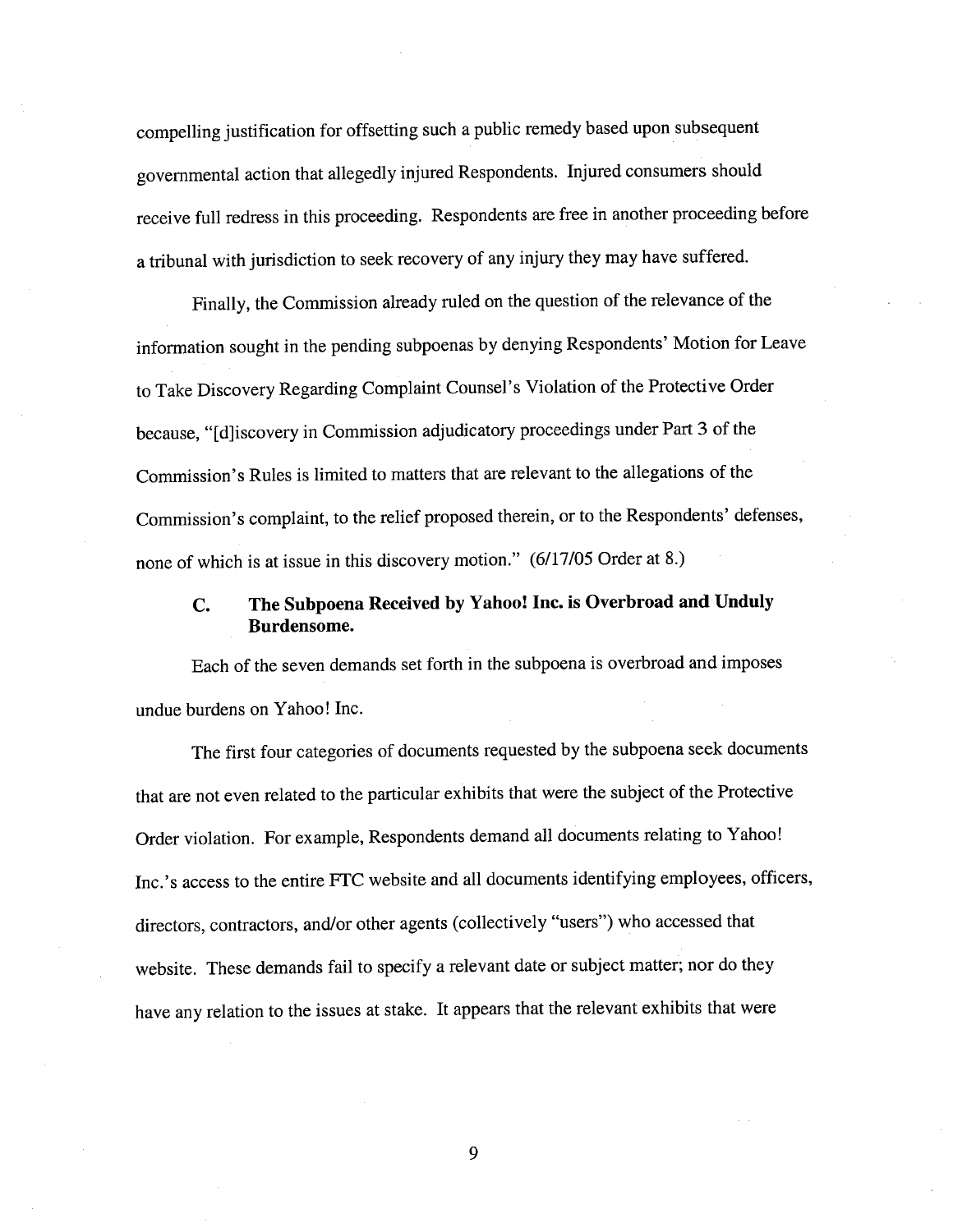improperly posted to the website were only posted for two days $\frac{1}{2}$  and comprised only a tiny portion of the vast information contained on the FTC website. Accordingly, the first four categories of documents listed in the subpoena are not tailored to the information Respondents claim to seek.

In addition, with respect to the fifth and sixth categories of documents (which do refer to the relevant exhibits), compliance with the subpoena would be extraordinarly burdensome because Yahoo! Inc. has nearly 10,000 employees, any of whom may have accessed the FTC's website for reasons wholly unrelated to the issues in this matter.

The seventh category in the subpoena, which seeks "(a)ll information maintained in your company's databases relating in any way" to the specified exhibits, imposes untenable burdens as well. In light of Yahoo! Inc.' s numerous global databases, responding to the subpoena would be incredibly burdensome and likely would not produce relevant information.<sup>8/</sup>

Notably, the significant time and resources that Yahoo! Inc. would have to expend in order to comply with this broad subpoena likely would not yield relevant information for Respondents. Indeed, based on an initial investigation, it appears that Yahoo! Inc. does not have the information that Respondents seek. Even assuming, arguendo, that responsive documents exist inYahoo!'s possession, Yahoo! Inc. would be required to

 $1/1$  As discussed above, all relevant exhibits were removed from the FTC's website on February 17,2005. Exhibits 11, 15,36,42, and 45 were posted on February 15,2005. From the Court's June 17,2005 Order, it is not clear when Exhibits Q-W were posted to the website.

 $\frac{8}{3}$  Finally, as the Motion to Quash notes, Respondents have demanded documents related to Exhibit 42, even though this court ruled that the exhibit did not meet the standards for in camera treatment. (See April 6, 2005 Order at 9.)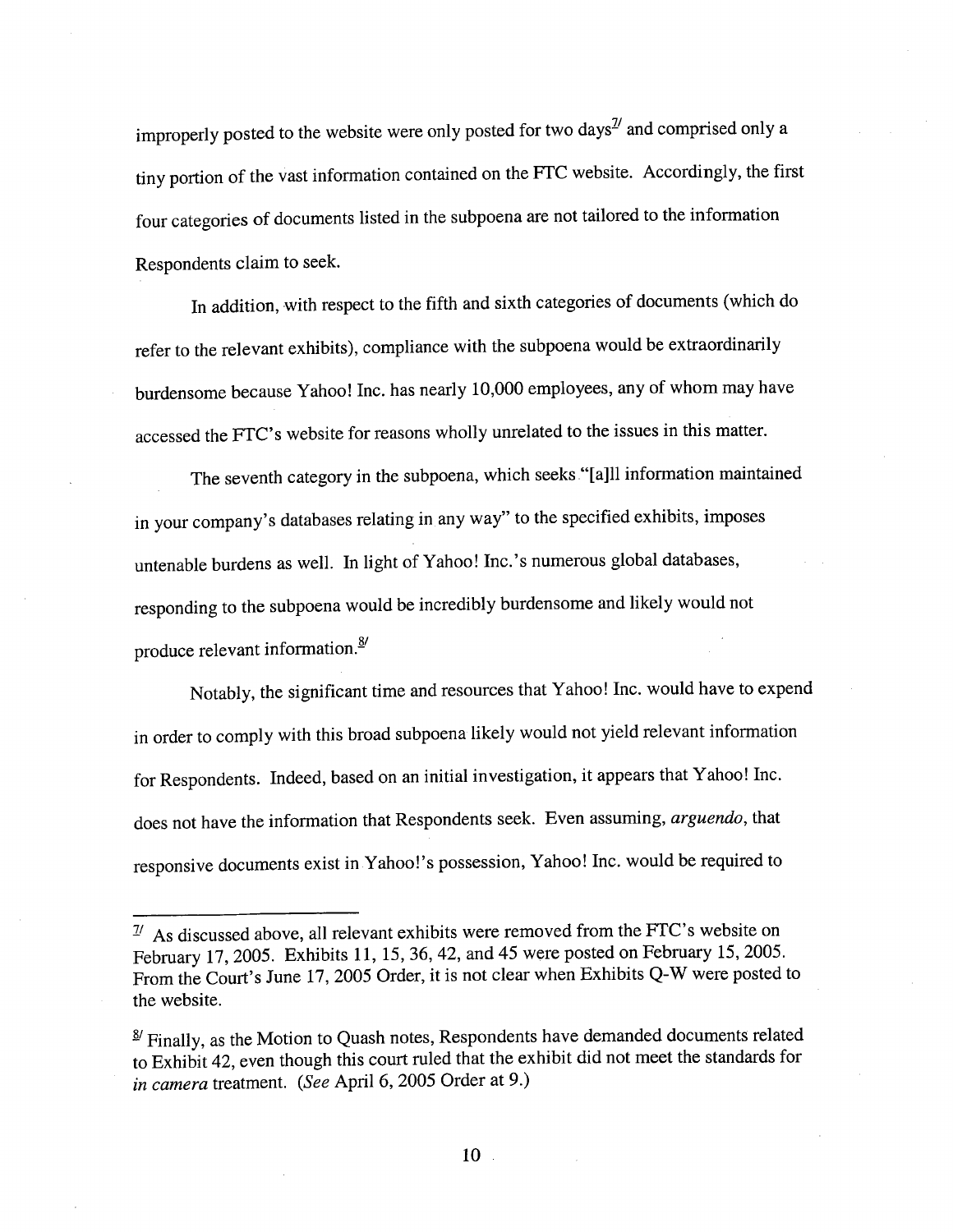conduct extensive and time-consuming technical research to retrieve such information for its nearly 10,000 employees concerning information that was removed from the FTC's website nearly nine months ago. This process would be virtually impossible. Additionally, given the overbroad language of the subpoena, any responsive information that may exist may be subject to prohibitions on disclosure under the Electronic Communications Privacy Act ("ECPA"). Yahoo! Inc. would be required to analyze the requirements of this Act and other privacy protections that may preclude disclosure of information covered by the subpoena.

Finally, even apart from the specific flaws of the subpoena, enforcement of the subpoena improperly infringes on Yahoo! Inc.'s First Amendment right to receive information. Yahoo! Inc. is a nonpary whose only connection to this proceeding is the fact that it visited a U.S. government website and accessed publicly available information. It is well-established that "the Constitution protects the right to receive information and ideas." Stanley v. Georgia, 394 U.S. 557, 564 (1969). And the Supreme Court has recognized the special importance of the Internet as a source for that free exchange of information. See Reno v. American Civil Liberties Union, 521 U.S. 844, 868 (1997) (characterizing the Internet as a "vast democratic" forum). Thus, imposing burdens on Yahoo! Inc. simply for exercising its First Amendment right to gather information from publicly accessible sites on the Internet  $-$  as this subpoena would do — would chill the exercise of that constitutionally protected activity. Indeed, this concern is further heightened by the fact that the source of the information is a government website. Accordingly, in light of the overbreadth of the requested information, the significant burdens compliance with the subpoena would impose, and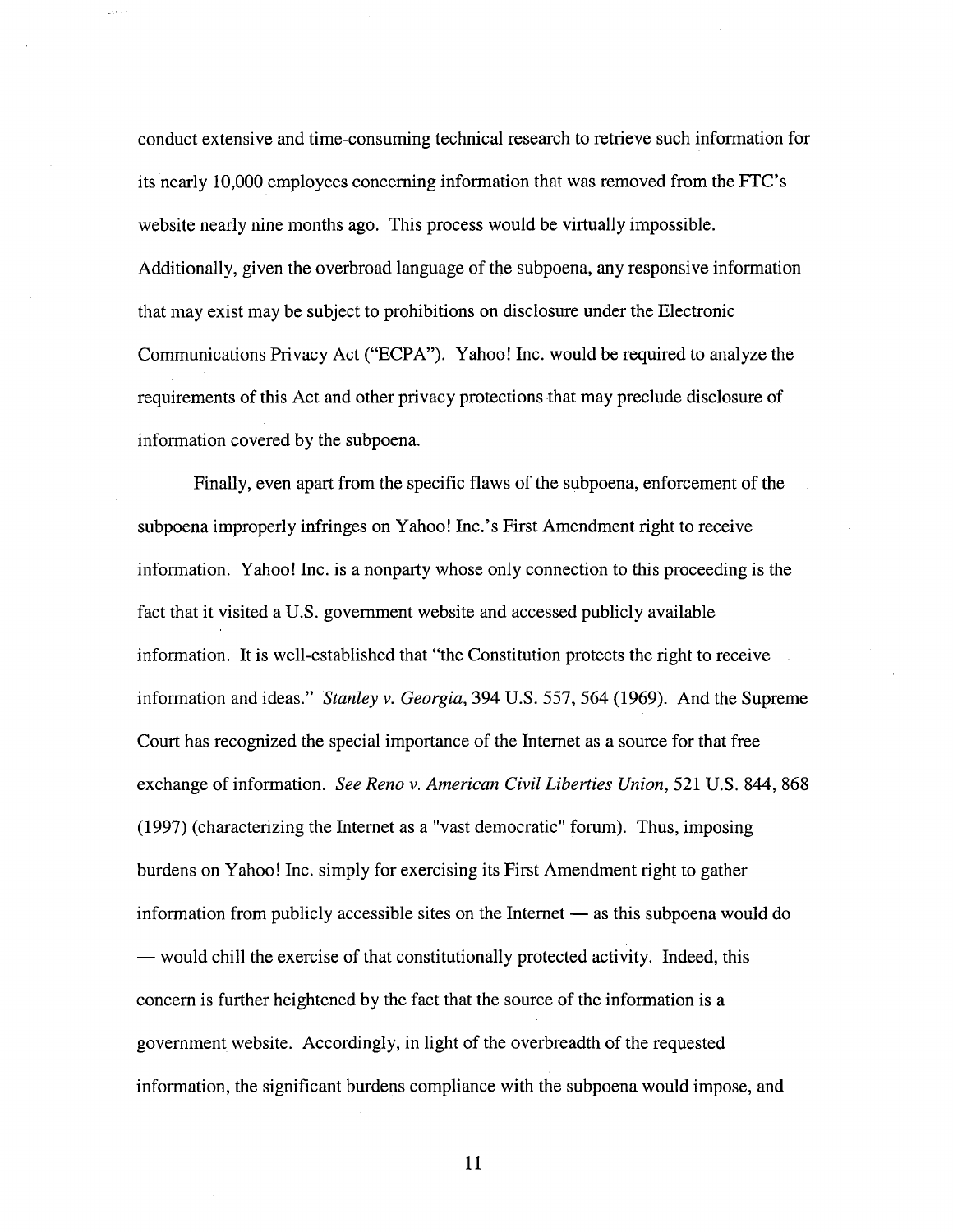the chiling effect on core First Amendment freedoms, this subpoena should be quashed.

III. Conclusion

For the foregoing reasons, Yahoo! Inc. respectfully requests that the subpoena issued to it be quashed.

Respectfully submitted,

David meding

David Medine (202) 663-6220 David.Medine@wilmerhale.com Anne Harkavy (202) 663-6756 Anne.Harkavy@wilmerhale.com Rachel Shachter (202) 663-6928 Rachel.Shachter@wilmerhale.com

Wilmer Cutler Pickering Hale and Dorr LLP 2445 M Street, N.W. Washington, D.C. 20037 Fax (202) 663-6363

Counsel for Yahoo! Inc.

Dated: November 14, 2005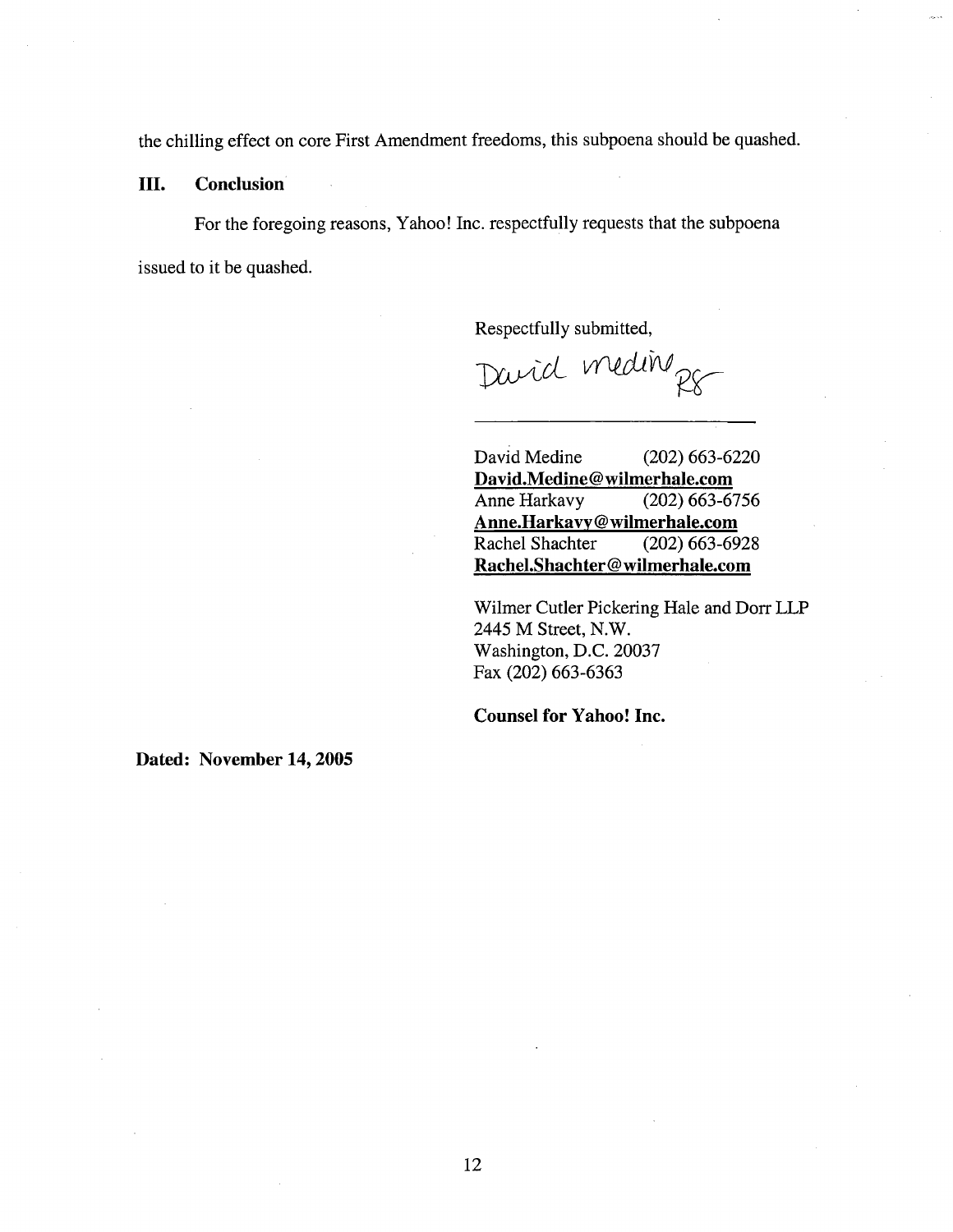## UNITED STATES OF AMERICA BEFORE THE FEDERAL TRADE COMMISSION

) ) ) ) ) ) )

)

| In the Matter of               |  |
|--------------------------------|--|
| <b>BASIC RESEARCH, L.L.C.,</b> |  |
| A.G. WATERHOUSE, L.L.C.,       |  |
| KLEIN-BECKER USA, L.L.C.,      |  |
| NUTRASPORT, L.L.C.,            |  |
| <b>SOVAGE DERMALOGIC</b>       |  |
| LABORATORIES, L.L.C.,          |  |
| <b>BAN, L.L.C.,</b>            |  |
| DENNIS GAY,                    |  |
| DANIEL B. MOWREY, and          |  |
| MITCHELL K. FRIEDLANDER,       |  |
| Respondents.                   |  |

Docket No. 9318

PUBLIC DOCUMENT

## ORDER GRANTING NONPARTY YAHOO! INC.'S MOTION IN SUPPORT OF COMPLAINT COUNSEL'S MOTION TO QUASH RESPONDENTS' TWENTY-FIVE SUBPOENAS DIRECTED TO THIRD PARTIES AND IN REPLY TO RESPONDENTS' OPPOSITION TO COMPLAINT COUNSEL'S MOTION TO QUASH CORPORATE RESPONDENTS' SUBPOENAS

On November 14, 2005, Yahoo! Inc. filed a motion in support of Complaint Counsel's Motion to Quash Respondents' Twenty-Five Subpoenas Directed to Third Parties and in reply to Respondents' Opposition to Complaint Counsel's Motion to Quash Corporate Respondents' Subpoenas.

Upon due consideration, it is apparent that Respondents' subpoena on Yahoo! Inc. is untimely, and that Respondents did not seek leave to serve the subpoena on Yahoo! Inc. The subpoena is directed to topics not within the bounds of available discovery. Discovery in Commission adjudicatory proceedings is limited to matters that are relevant to the allegations of the Complaint, to the relief proposed therein, or to the Respondents' defenses. The posting of one or more exhibits on the FTC's website is not relevant to those issues or this matter. See Order of the Commission, June 17, 2005 at 5, 8. Even if the subpoena was within the bounds of permissible discovery, the breadth of the proposed discovery and its attendant burden on Yahoo! Inc. would outweigh any benefit of such discovery in these proceedings. The subpoena is improper. Accordingly, it is hereby ORDERED that Respondents' subpoena on Yahoo! Inc. is quashed. It is further ORDERED that Respondents shall immediately notify Yahoo! Inc. that the subpoena has been quashed.

ORDERED:

Stephen J. McGuire Chief Administrative Law Judge